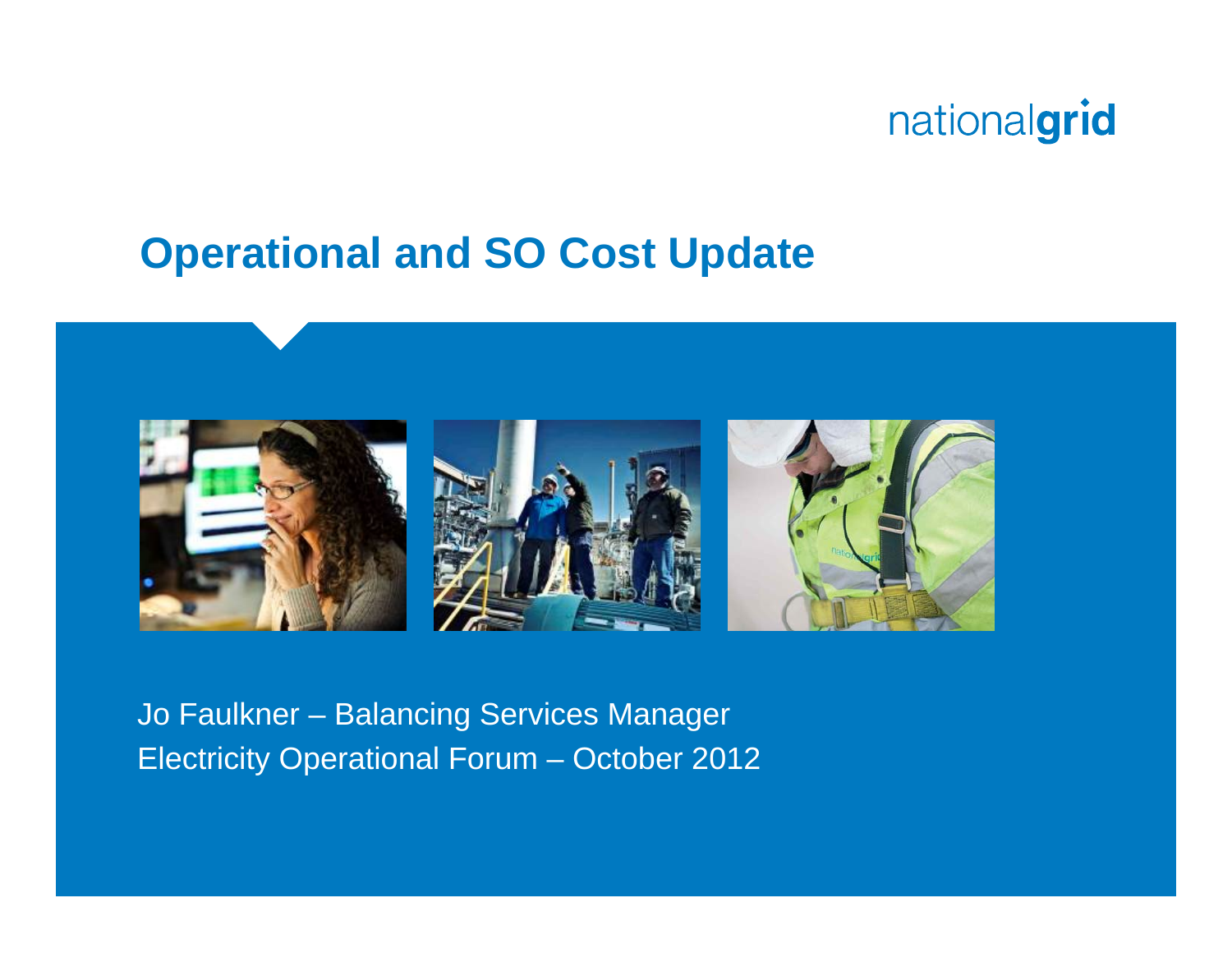

#### **Changes to Scheme Methodology for 2011-13**

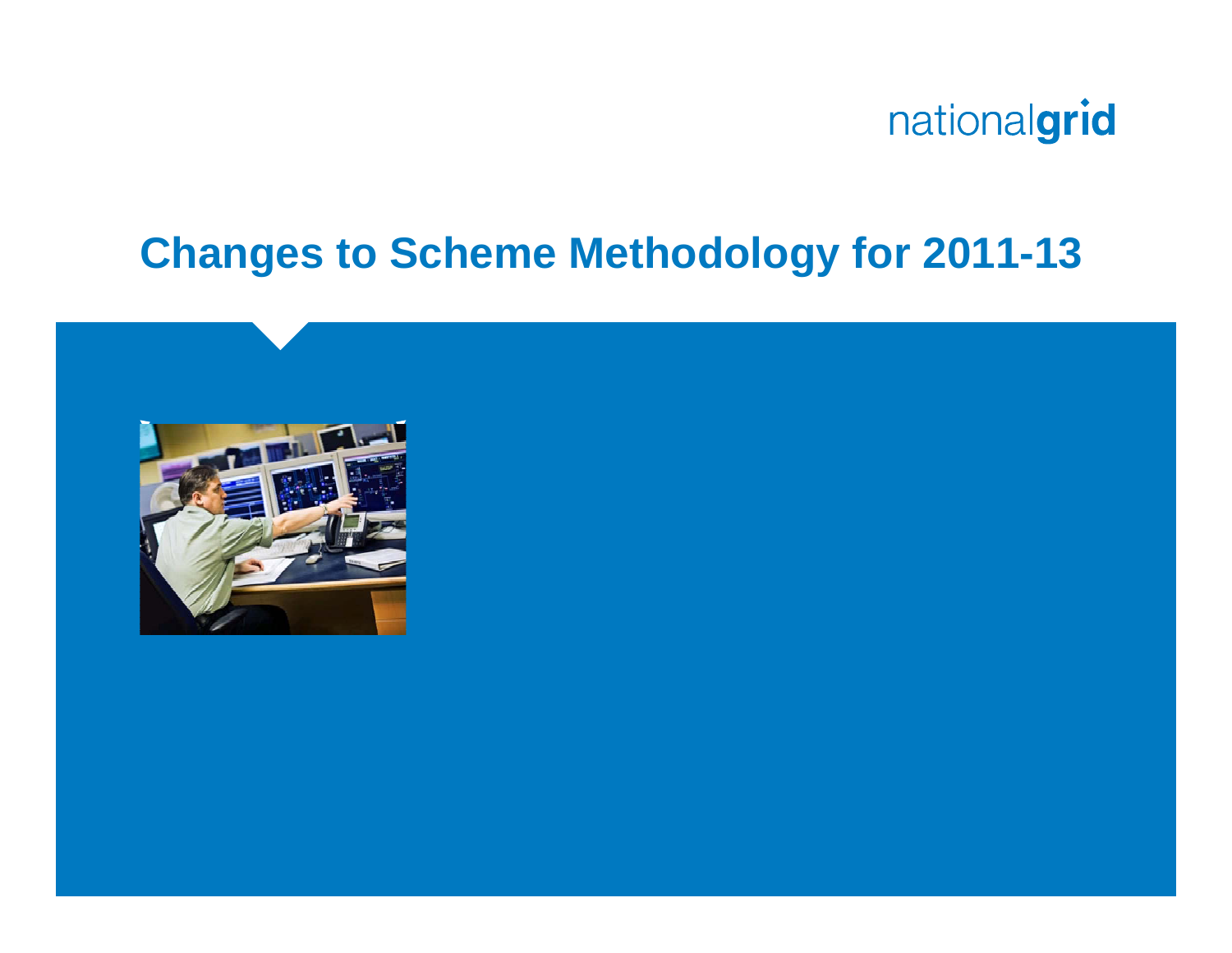## **NGET Suggested Changes**

- Changes to optimiser Settings
- Running of CHP plant
- Inclusion of rules to run plant needed for voltage control
- Correction of an error in the boundary transfer
- Use of Ex-Post MEL for generator availability
- Use of ex-post interconnector flows
- Changes to the modeling of a particular generator
- Removal of "erroneous data" e.g. Severn Power +99999 bid prices in April 2012
- Treatment of commissioning generation

#### **Link:**

**http://www.nationalgrid.com/NR/rd onlyres/37E1065A-227B-4613-B673- 76ED6AF41D0F/54943/2011\_13BSISmetho dolog y consultation\_Jul y2012Final \_Industry.pdf**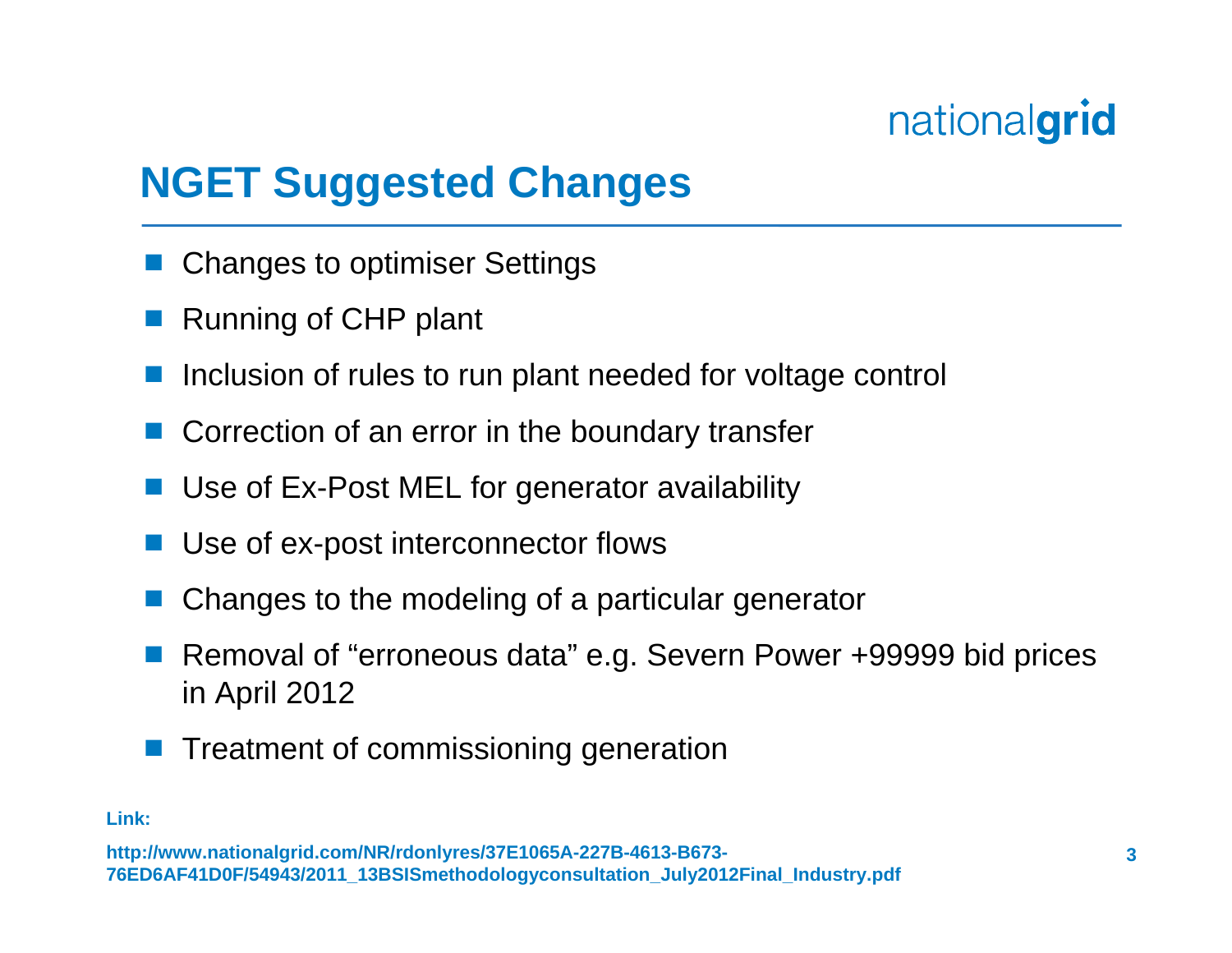## **Ofgem Approved Changes**

- Changes to optimiser Settings
- Running of CHP plant
- Inclusion of rules to run plant needed for voltage control
- Correction of an error in the boundary transfer  $\sim$
- Use of Ex-Post MEL for generator availability
- Use of ex-post interconnector flows From Sept 2012
- Changes to the modeling of a particular generator
- Removal of "erroneous data" e.g. Severn Power +99999 bid prices in April 2012
- Treatment of commissioning generation

#### **Link:**

**http://w w w.ofgem.gov. uk/Markets/WhlMkts/EffSy stemOps/Sy stOpIncent/Documents1/NGE T %20BSI S %202011-13%20Metho d olo g y %20Amendment %20Direction %20Letter.pdf**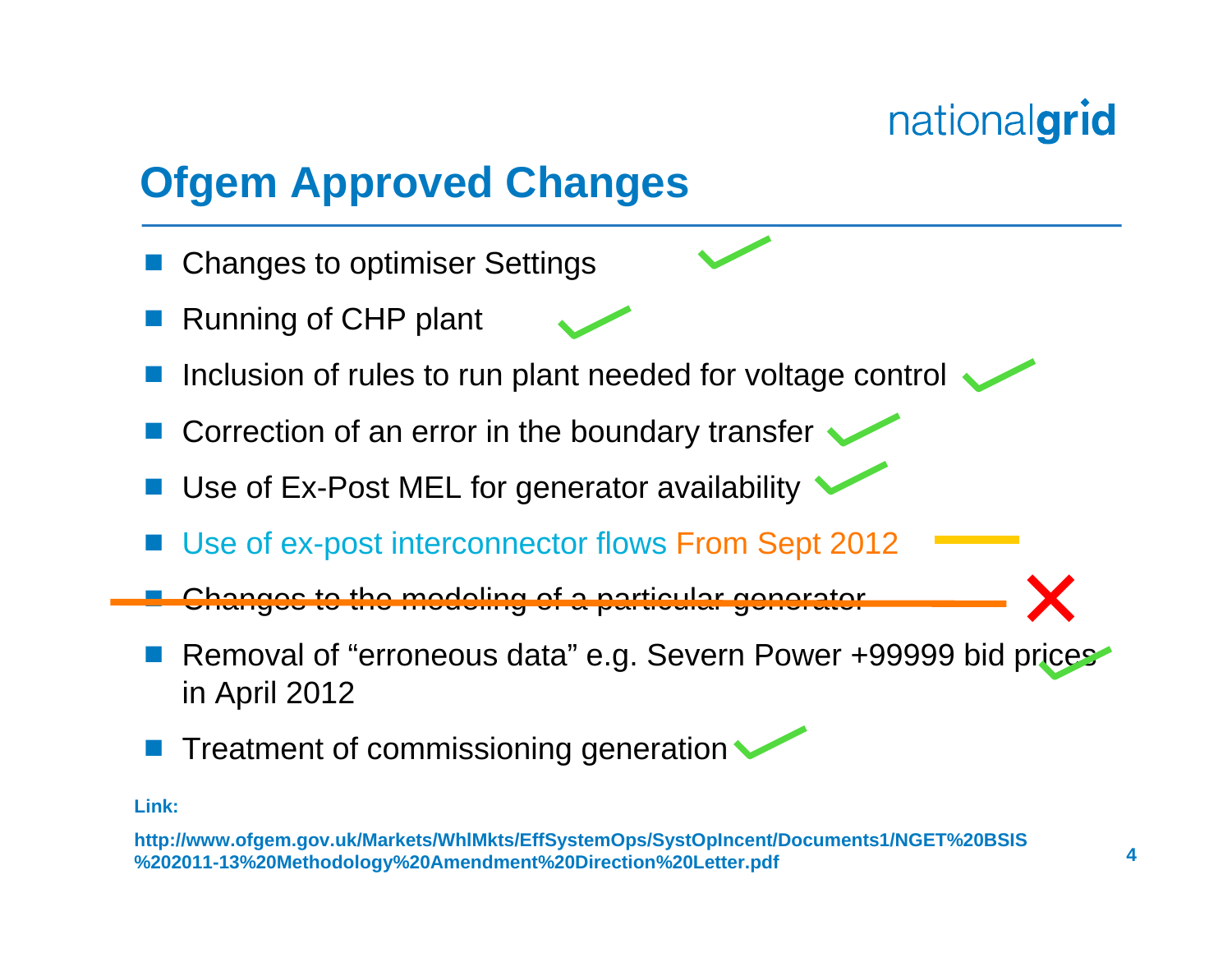

#### **July & August Outturns**

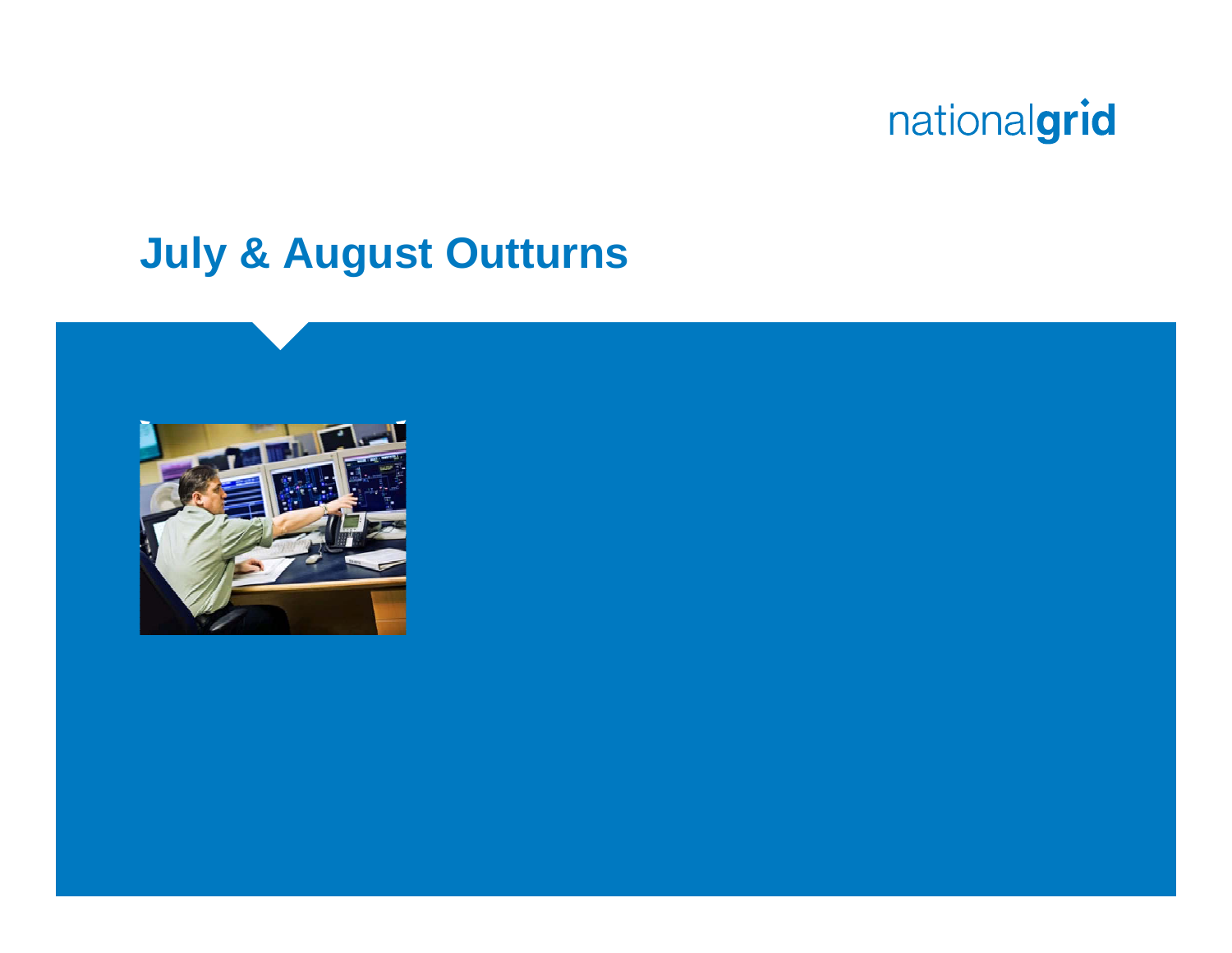#### nationalgrid **Total Incentivised Balancing Cost (IBC) for July 2012**



**6**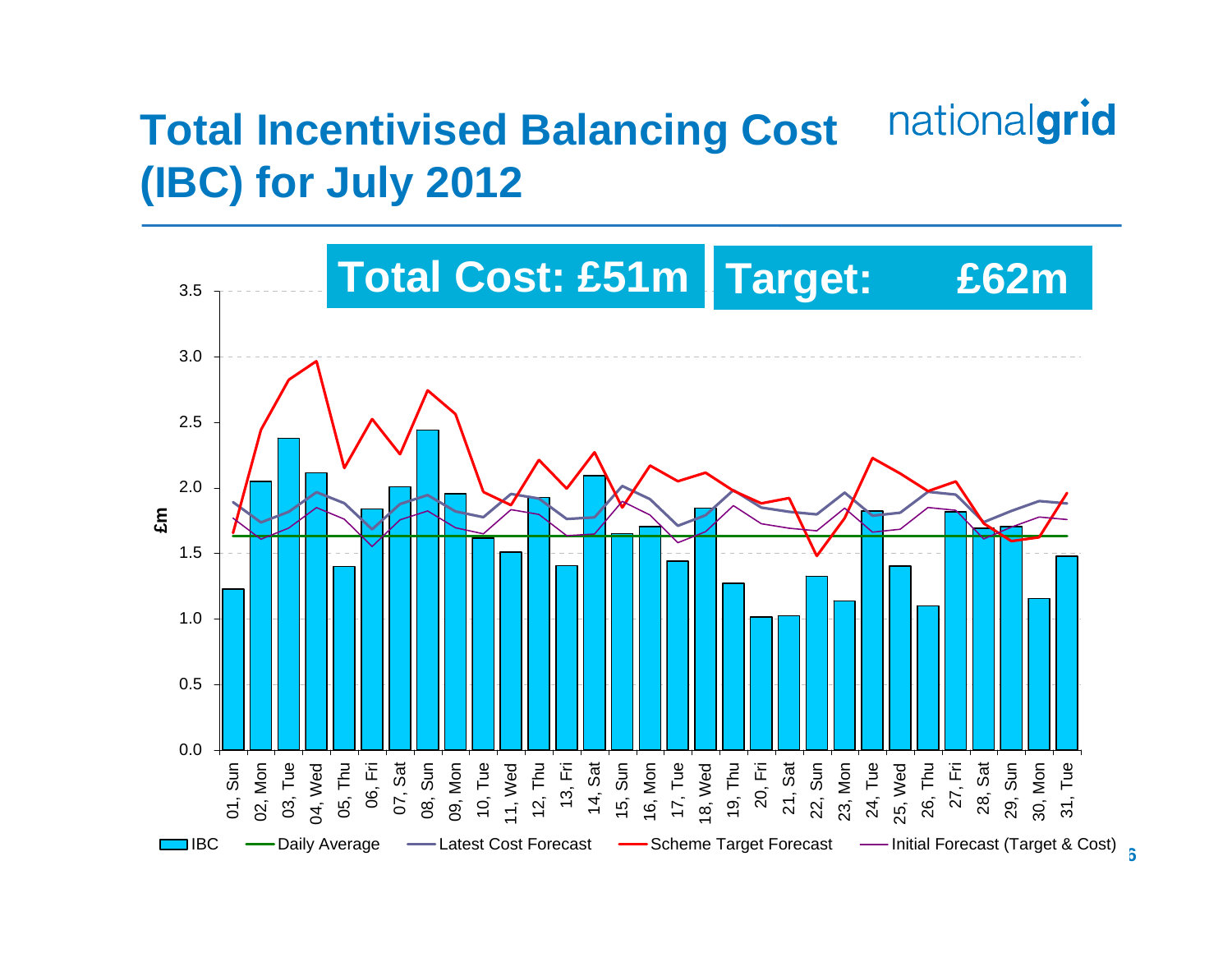#### nationalgrid **Total Incentivised Balancing Cost (IBC) for August 2012**

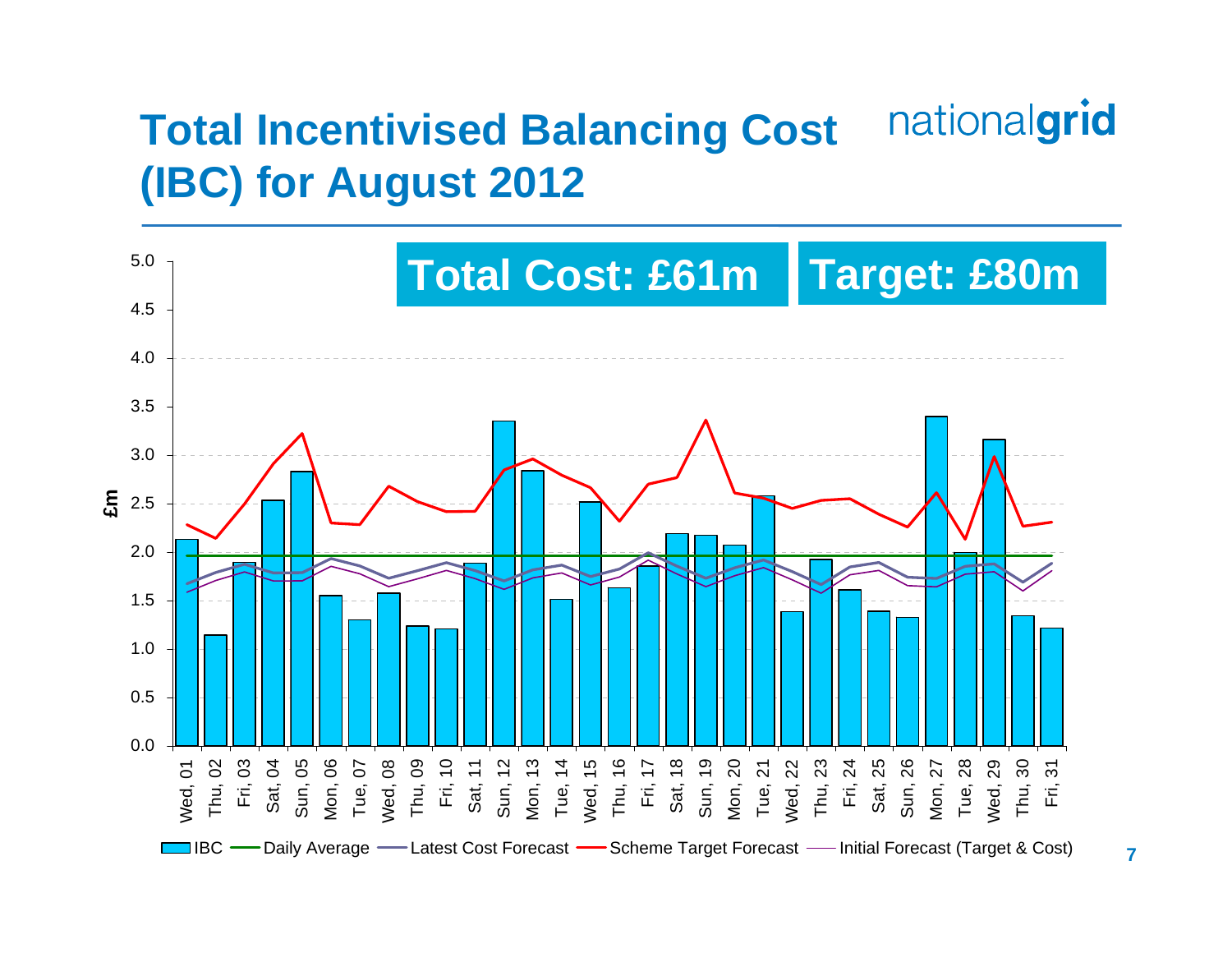## **Resulting Change in Target**

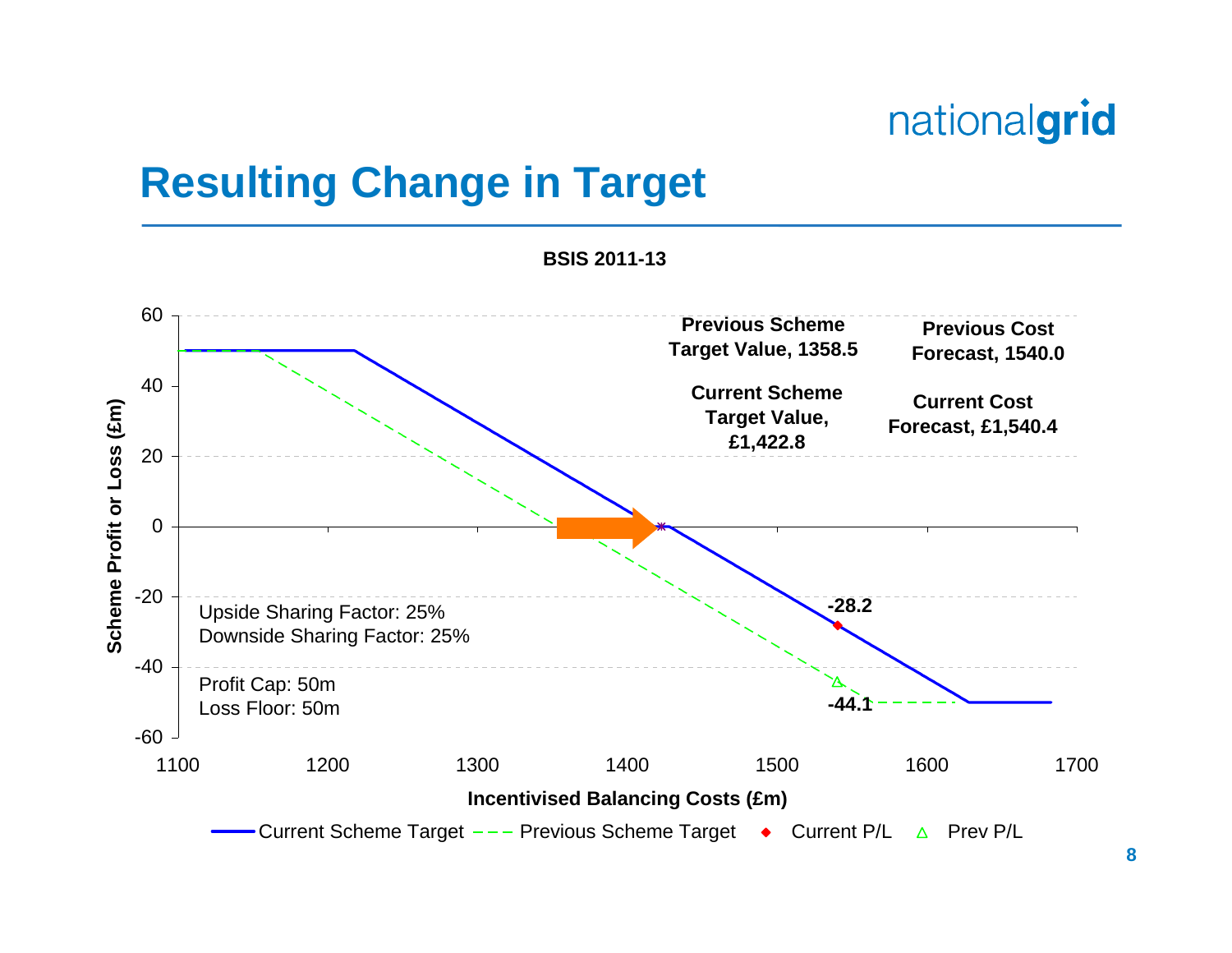#### **Smeaton Outage**

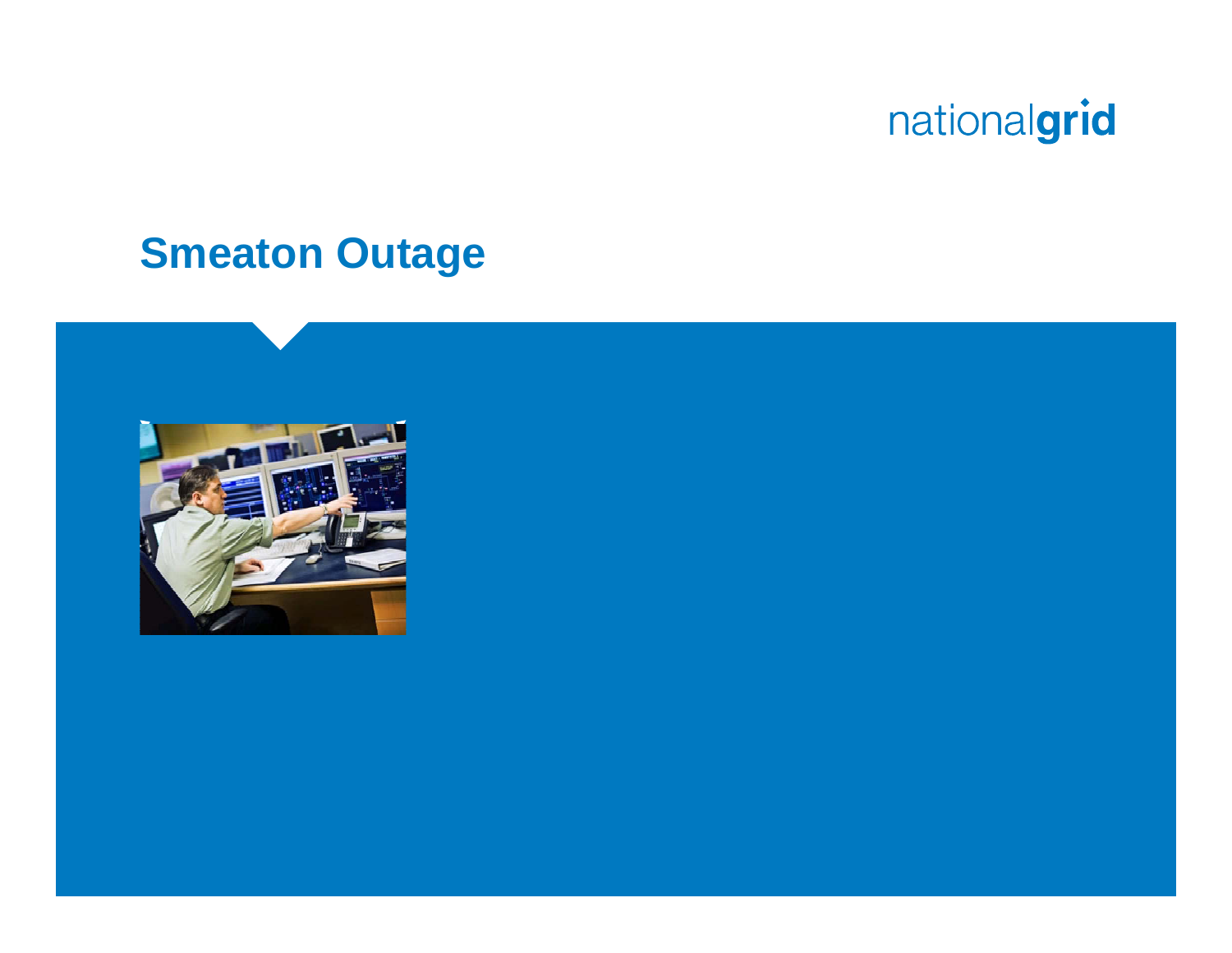#### **Smeaton Substation**

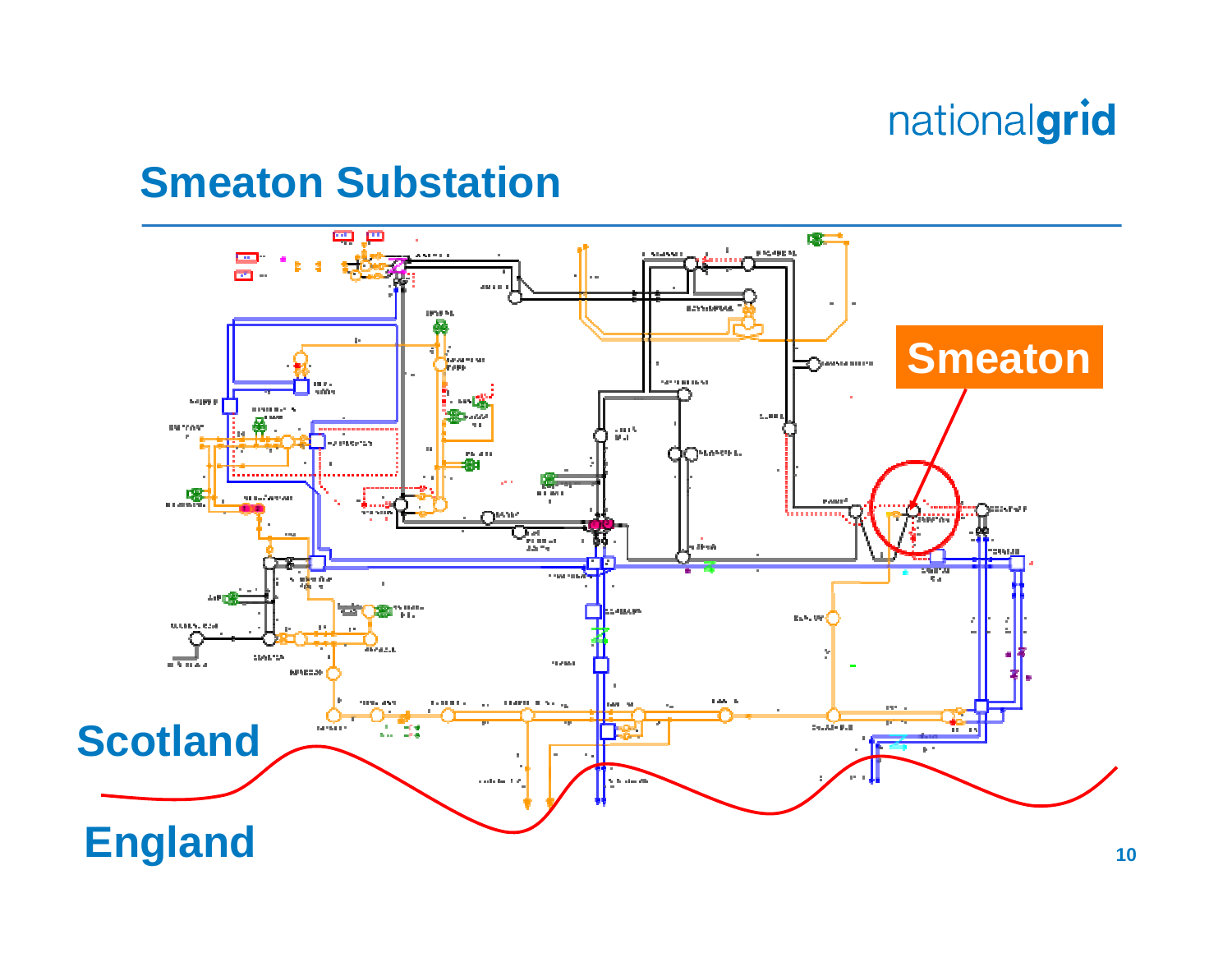#### **FMJL replacement**

■ "FMJL" type current transformers need to be removed from system

■ History of disruptive failure

■ Due to hazard, exclusion zones are in place

■ At Smeaton these exclusion zones would prevent any entry to site unless substation shutdown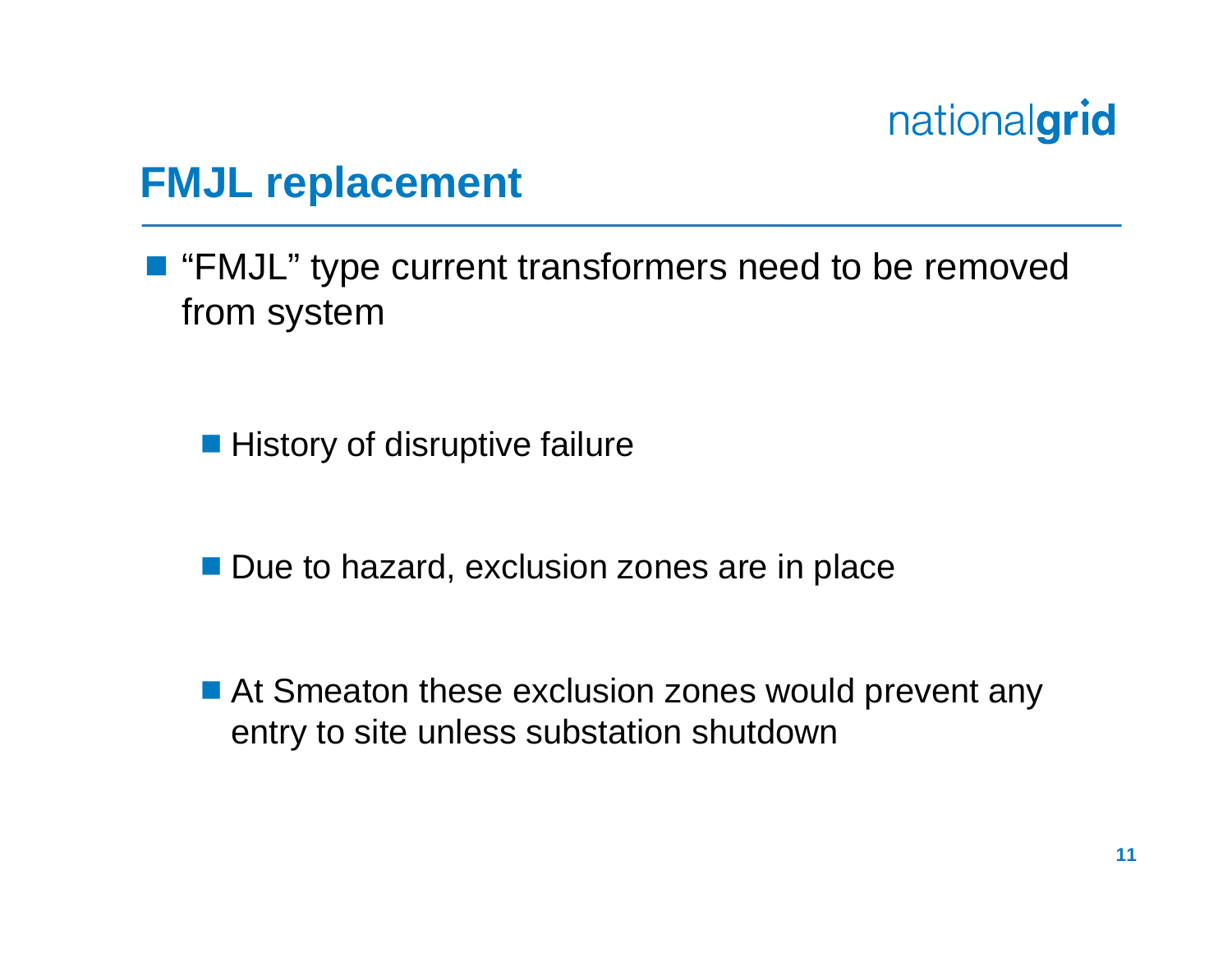#### **Smeaton Substation Shutdown**

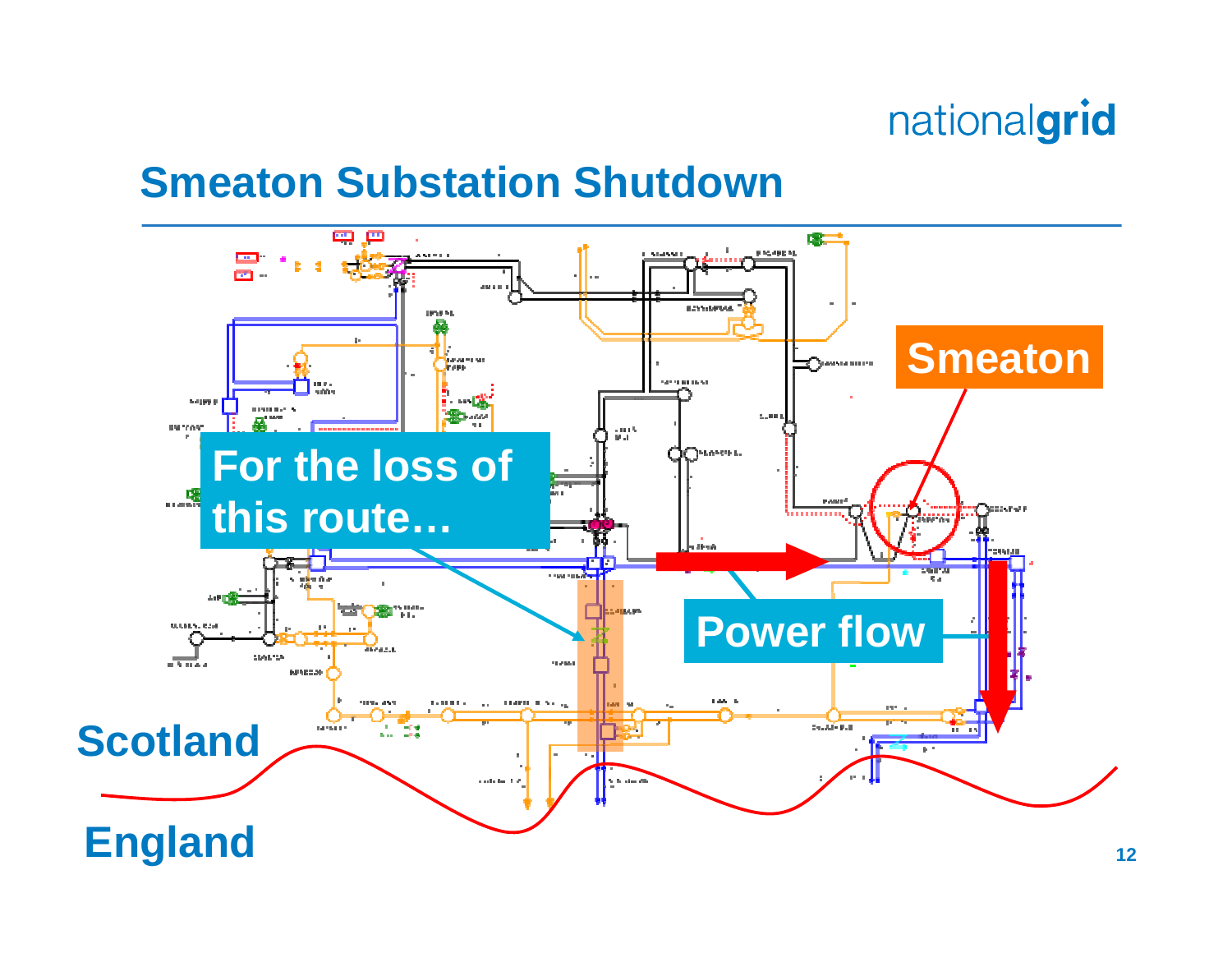#### **Securing the outage**

**Loss of the route through Smeaton, combined with a** down rating of the Strathaven – Torness route, is difficult to secure

■ Need to secure for both export and import conditions

■ Small margin between too much and too little generation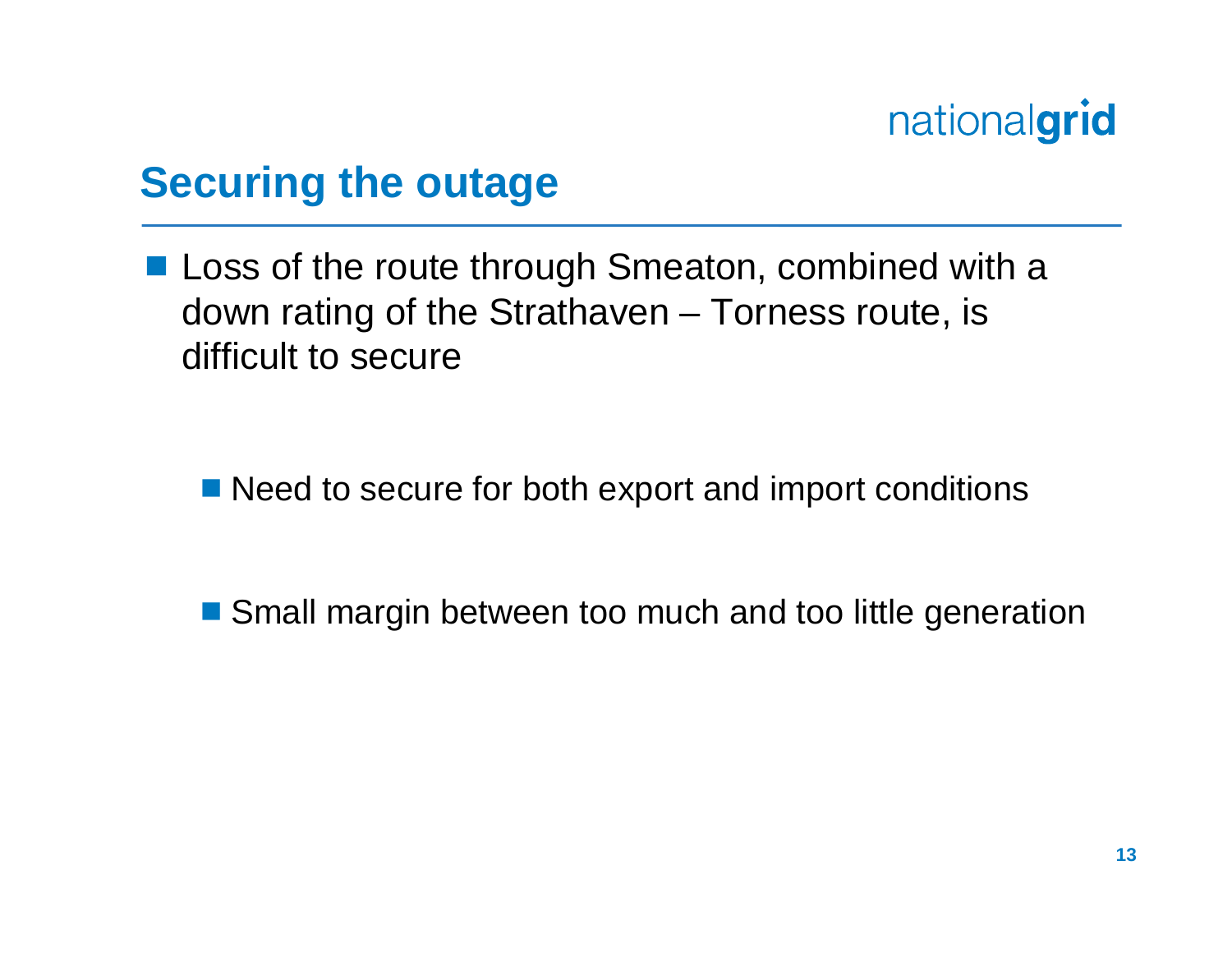#### **Mitigations**

■ NGET and SP have worked closely to mitigate the impact of the Smeaton outage

- **Temporary circuit to supply Edinburgh**
- Changes to work plan to allow return of through route in shortest possible time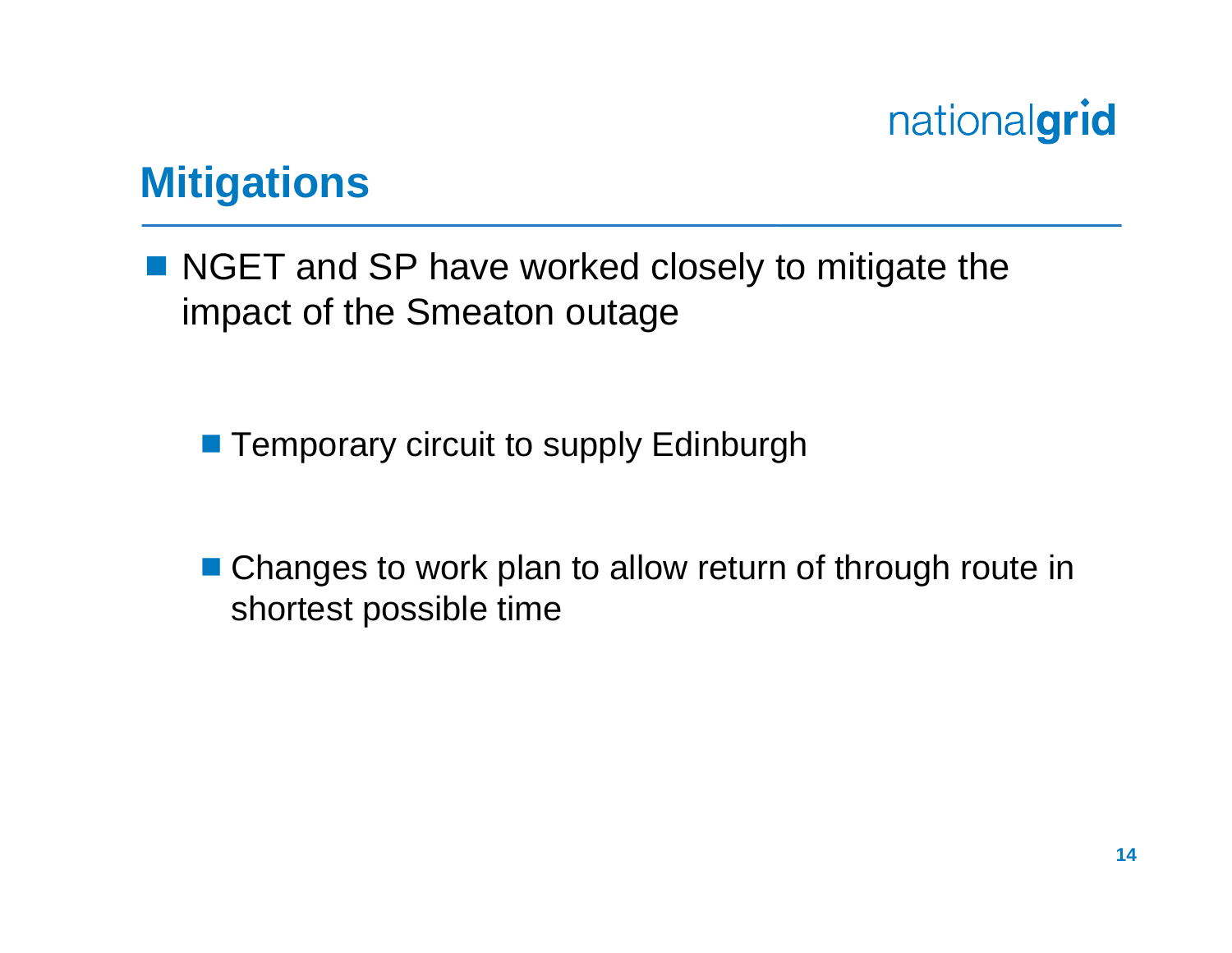## **Forecast Impact on Scheme – Smeaton Outage**



nationalgrid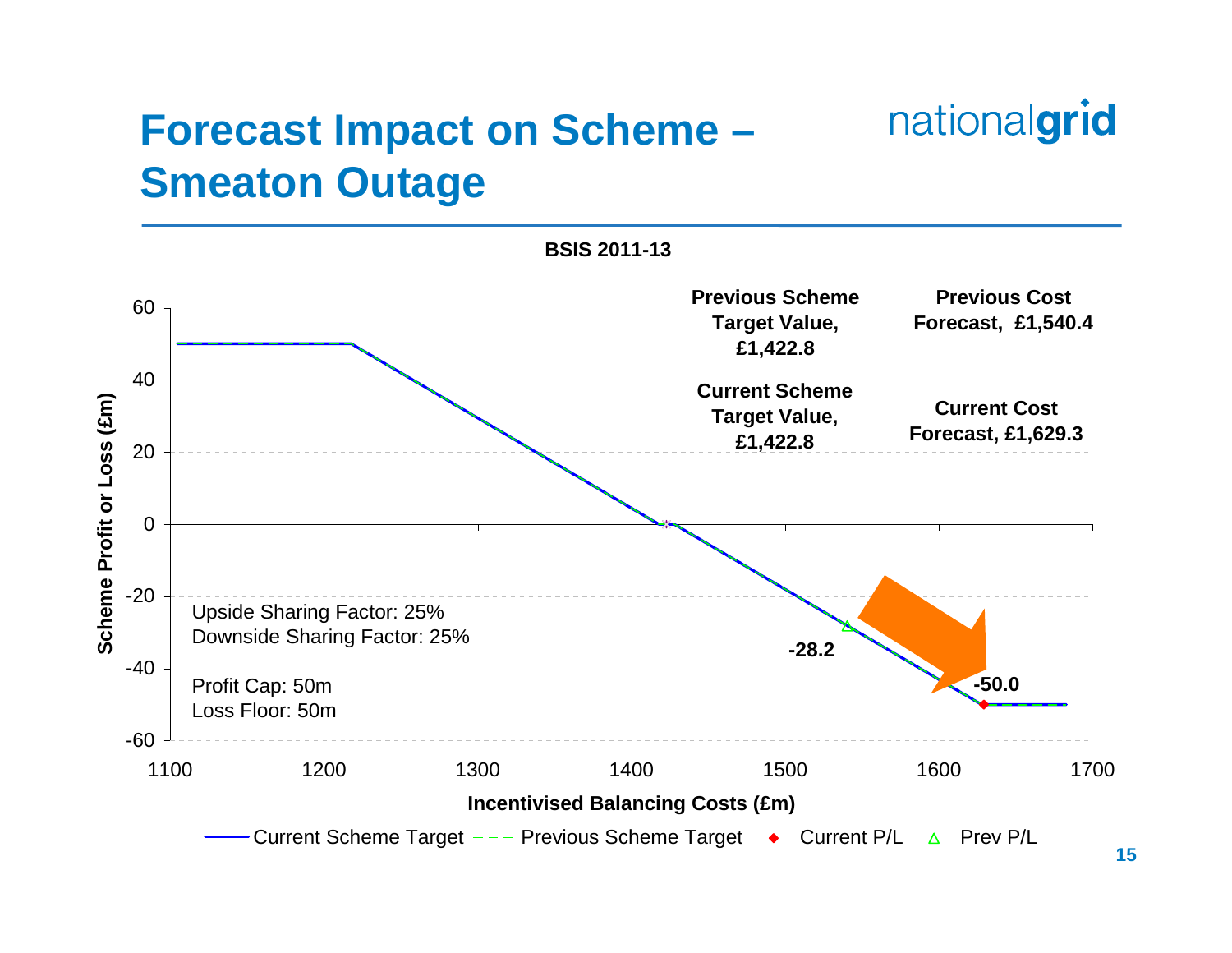

#### **Transmission Losses**

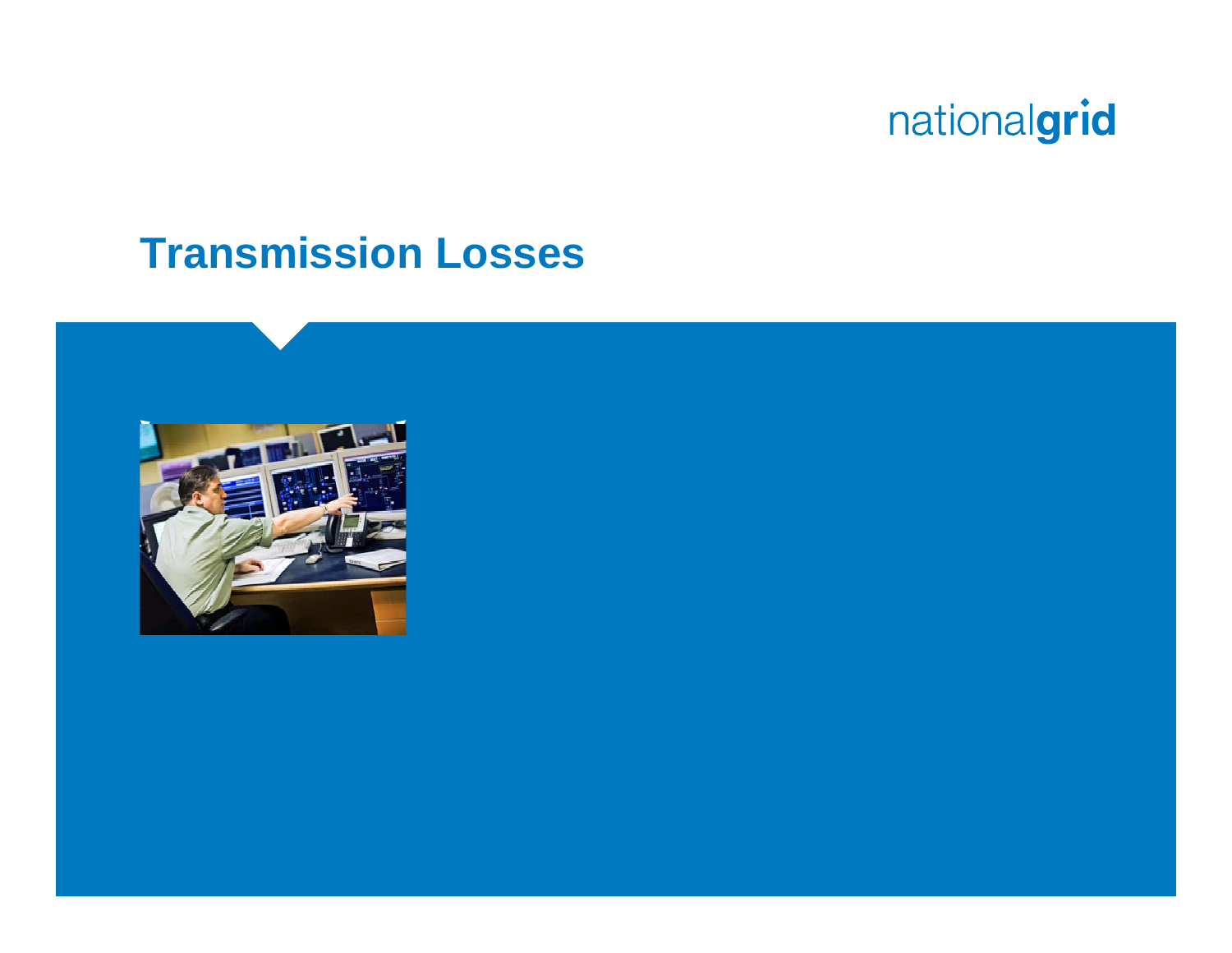#### **Forecast Transmission Losses**

**Proj ected Transmission Losses**

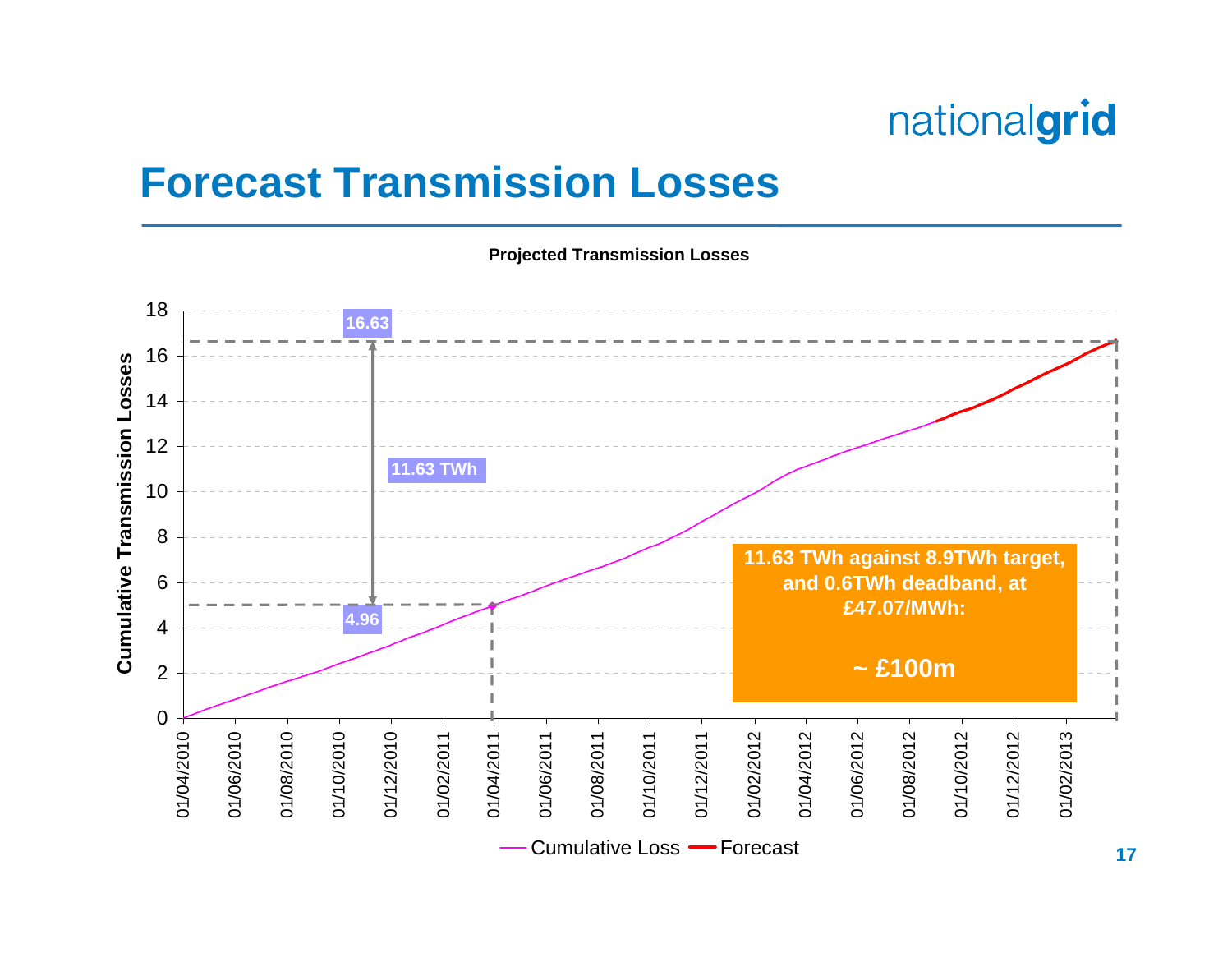#### **Year on Year Generation Changes**

**(Including Interconnectors)** Values in MWh**1500000-1750000** July May MarchJanuary-12 0-250000November-250000-0September July May MarchJanuary-11 side Scotland cotland Teeside Nwales/Mersey ves nds ഗ East Anglia/Tilbury and London England North Scotland South Scotland oland NW England Aire Valley/Humberside West Midlands East Midlands Central South South Wales South West England South East England ë ة North<br>South  $\geq$ South East South West Aire Valley/H East

**Changes in Generation Since Previous Year**

+ve = Increased generation

- 
- **1250000-1500000**
- **1000000-1250000**
- **750000-1000000**
- 500000-750000
- 250000-500000
- -500000--250000
- -750000--500000
- -1000000--750000
- -1250000--1000000
- **-1500000--1250000**
- $-1750000 1500000$
- -2000000--1750000
- ■-2250000--2000000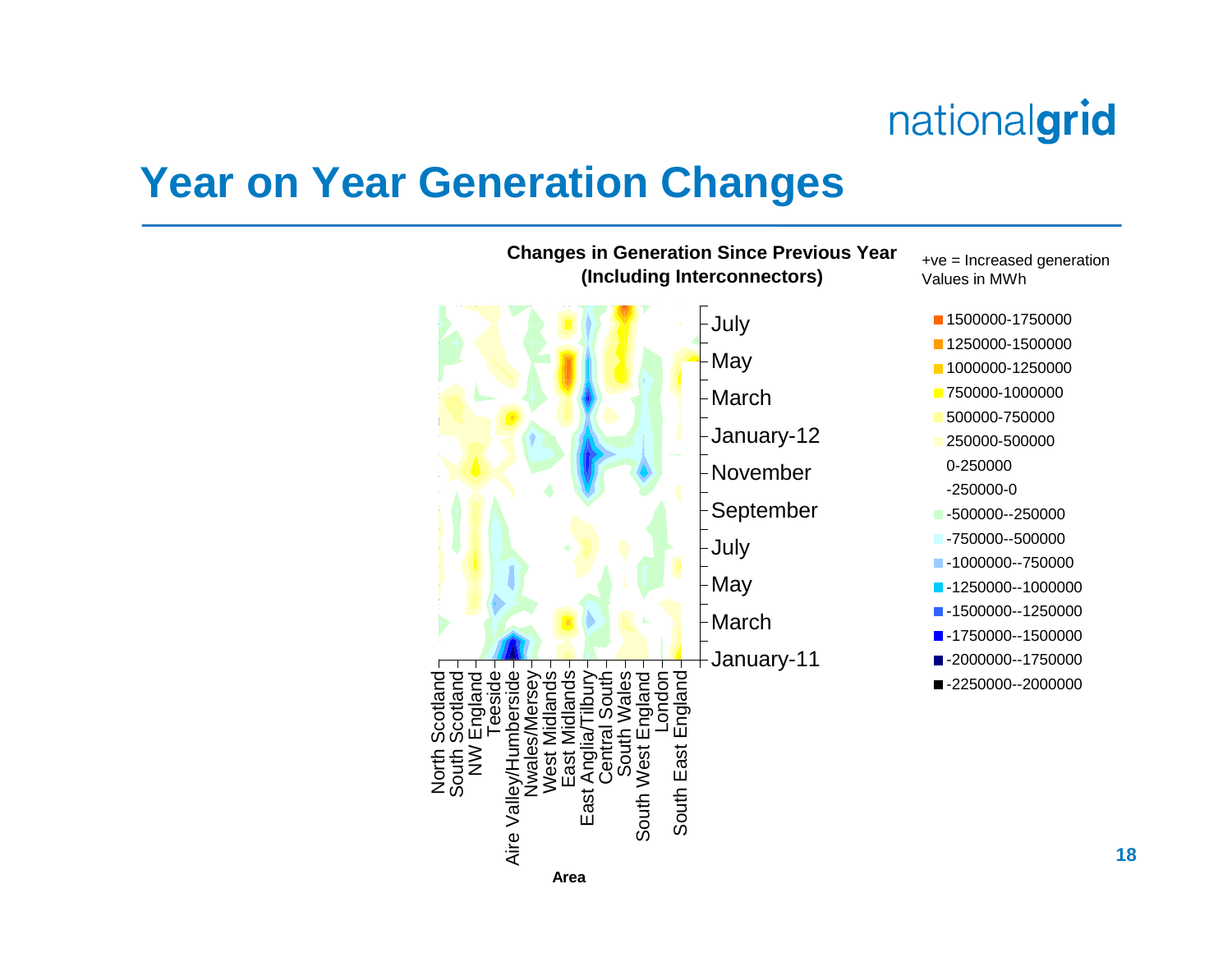## **Forecast Impact on Scheme – Transmission Losses**



nationalgrid